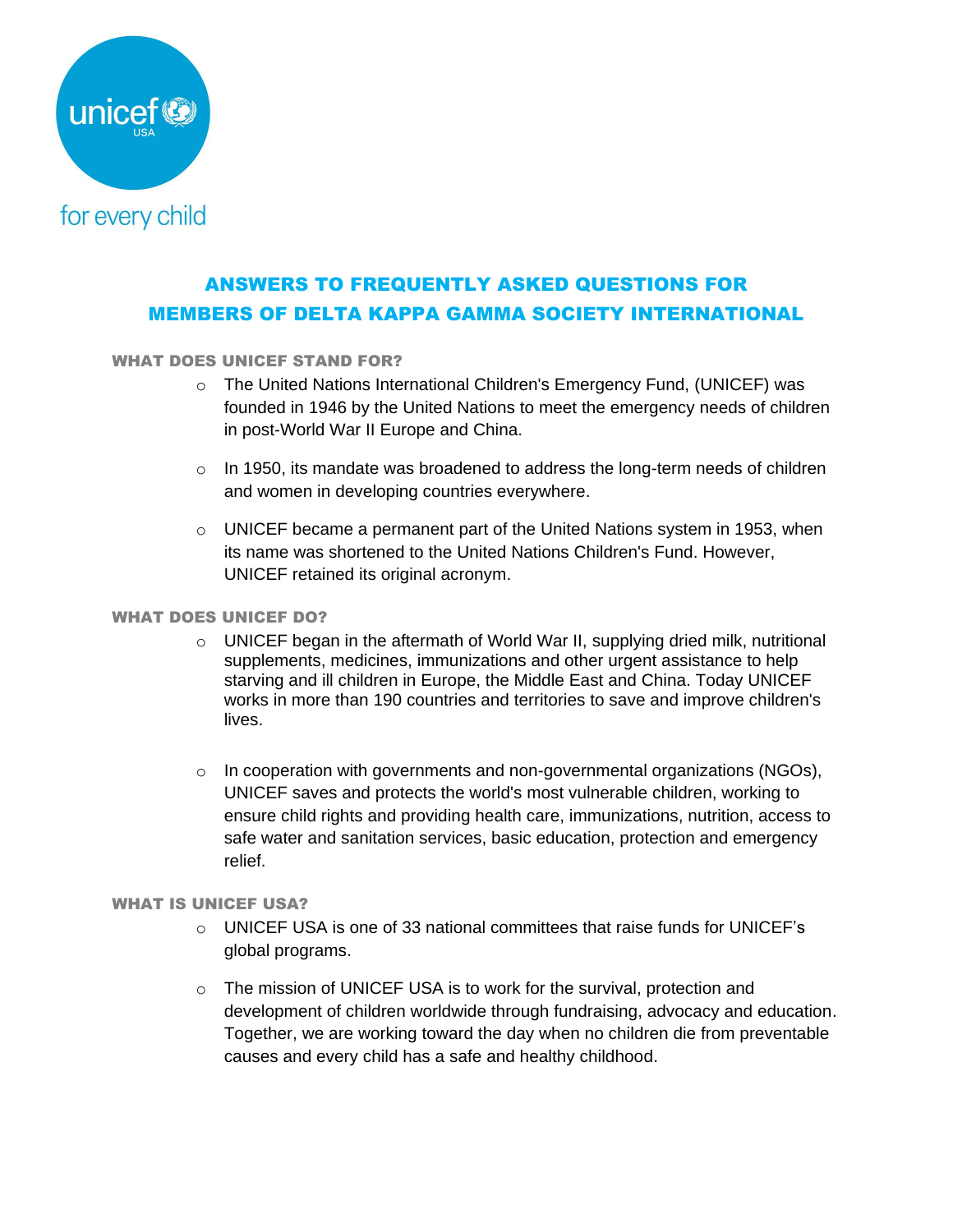- $\circ$  UNICEF USA is comprised of divisions undertaking fundraising, education and advocacy through a variety of ways including major gift fundraising, corporate partnerships, civil society partnerships, foundations, and community engagement and fundraising initiatives.
- $\circ$  UNICEF USA is headquartered in New York and has regional offices in Boston, Washington D.C., Chicago, Atlanta, Houston, L.A., Dallas and San Francisco.
- $\circ$  UNICEF USA receives the highest ratings for transparency and accountability from Charity Navigator. Of every dollar spent, 89 cents goes toward helping children. We spend just 8 cents on fundraising costs, and 3 cents on administration. We are also recognized for our excellent stewardship of donor funds by the Better Business Bureau, meeting all 20 of their standards for charity accountability.

#### WHAT DOES UNICEF DO FOR CHILDREN IN THE U.S.?

- $\circ$  UNICEF is focused on addressing global children's programs to save and protect the world's most vulnerable children.
- o In the United States, UNICEF USA engages American youth by providing opportunities for them to advocate, fundraise and volunteer on behalf of their peers around via UNICEF UNITE. Through Trick-or-Treat for UNICEF, UNICEF Kid Power, and a variety of volunteer clubs, initiatives and partnerships, hundreds of thousands of young Americans contribute to UNICEF's lifesaving work and learn more about the issues of child survival and international development.
- $\circ$  UNICEF's emergency relief efforts are focused primarily outside of the U.S., in countries that are less equipped to meet the basic needs of children or that are affected by conflict or natural disaster. But when Hurricane Katrina left hundreds of thousands of children along the Gulf Coast without homes and schools, UNICEF responded by sending School-in-a-Box and recreation kits to the region. Similarly, UNICEF USA worked closely with city leadership in Houston following Hurricane Harvey and with partners to respond to the needs in Puerto Rico following Hurricane Maria.

#### WHERE DOES UNICEF GET ITS FUNDING?

 $\circ$  UNICEF is supported entirely by the voluntary contributions of governments, nongovernmental organizations (NGOs), foundations, corporations and private individuals. UNICEF receives no funding from the assessed dues of the United Nations. Most of the fundraising is done by UNICEF's 33 national committees, autonomous NGOs of which UNICEF USA is the oldest.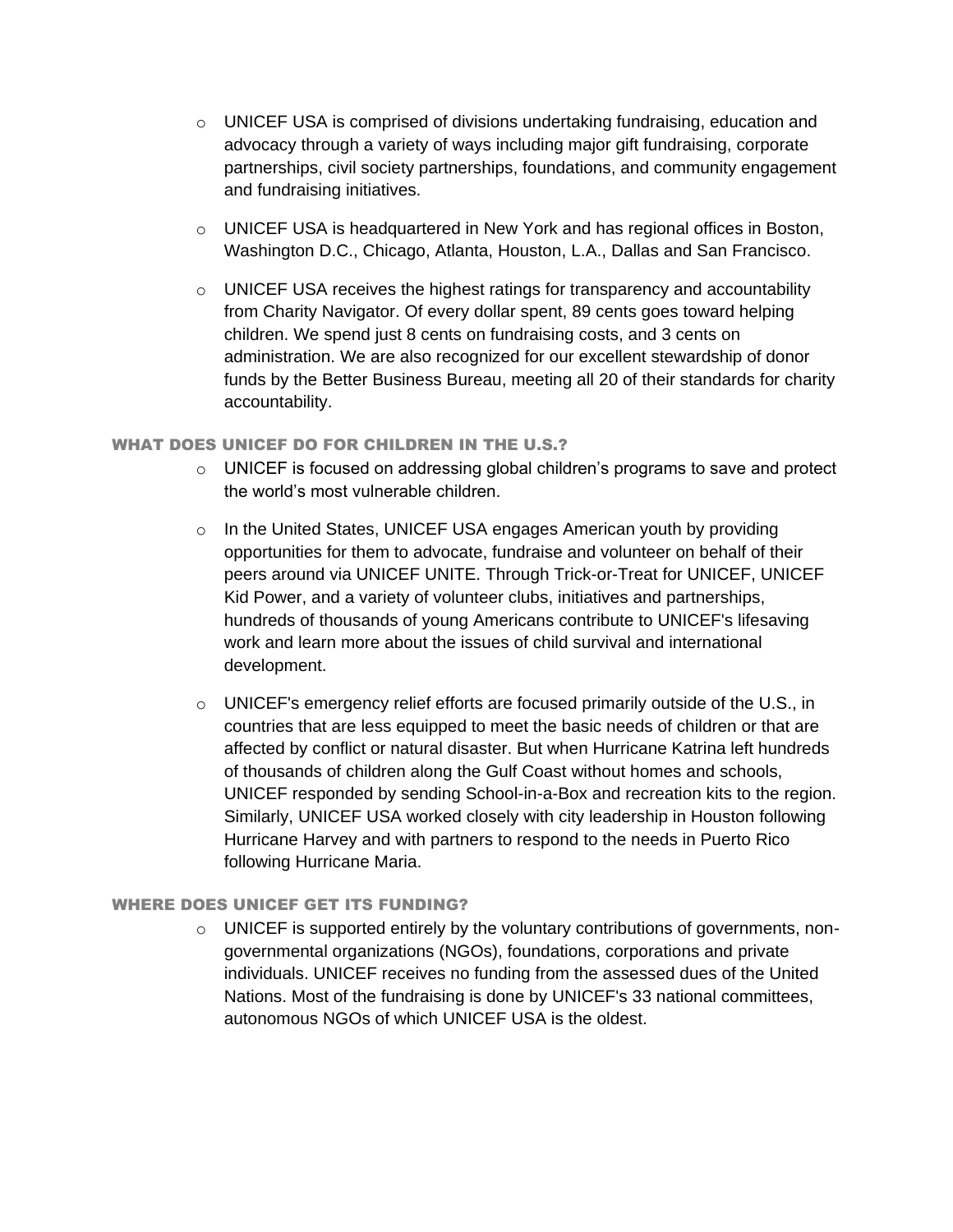#### WHAT IS SCHOOLS FOR AFRICA?

- $\circ$  The Schools for Africa project is a partnership between UNICEF, the Nelson Mandela Foundation, and the Hamburg Foundation (now the Peter Krämer Stiftung).
- $\circ$  Schools for Africa aims to provide quality education to millions of children in Africa with a special focus on the most marginalized.
- $\circ$  To date, Schools for Africa has helped more than 30 million children achieve the dream of an education. It supports the work of UNICEF to build and furnish schools, train teachers, facilitate school access to disadvantaged children especially girls and marginalized children, provide access to clean water and supply students with school materials.
- o More information on the Schools for Africa program may be found at [www.schoolsforafrica.com.](http://www.schoolsforafrica.com/)

#### HOW IS DELTA KAPPA GAMMA WORKING WITH UNICEF USA?

- o Since 1997, The Delta Kappa Gamma Society International (DKG)—an international women's organization dedicated to excellence in education—has supported [UNICEF's work](http://www.unicefusa.org/work/) around the globe.
- o Currently, DKG is supporting **Schools for Africa.** Schools for Africa help the most disadvantaged children in Africa to get a quality education.
- o With support from Delta Kappa Gamma Society International, Schools for Africa is helping to support UNICEF education programs in 13 countries – Angola, Burkina Faso, Ethiopia, Guinea-Bissau, Madagascar, Malawi, Mali, Mozambique, Niger, Rwanda, Sierra Leone, South Africa, and Zimbabwe – in the following areas of intervention: Early childhood development, Access and retention to quality primary education, lower secondary and non-formal education, HIV prevention in schools, Education in emergencies.
- o While we ask that DKG chapters remain focused on our Schools for Africa partnership, chapters and members may also choose to support other projects such as Trick or Treat for UNICEF, UNICEF Kid Power and more.
- $\circ$  Trick or Treat for UNICEF funds go directly to help save children's lives in over 190 countries and territories through immunization, education, health care, nutrition, clean water and sanitation. All of our work, everywhere, springs from the belief that we must lead and inspire the world to put children first. Your donation is crucial to reaching that goal. For more information, you may visit: <http://www.unicefusa.org/trick-or-treat>
- $\circ$  UNICEF Kid Power Ups are free "brain break" videos with a lifesaving purpose, giving students the power to save lives globally and give back locally. The